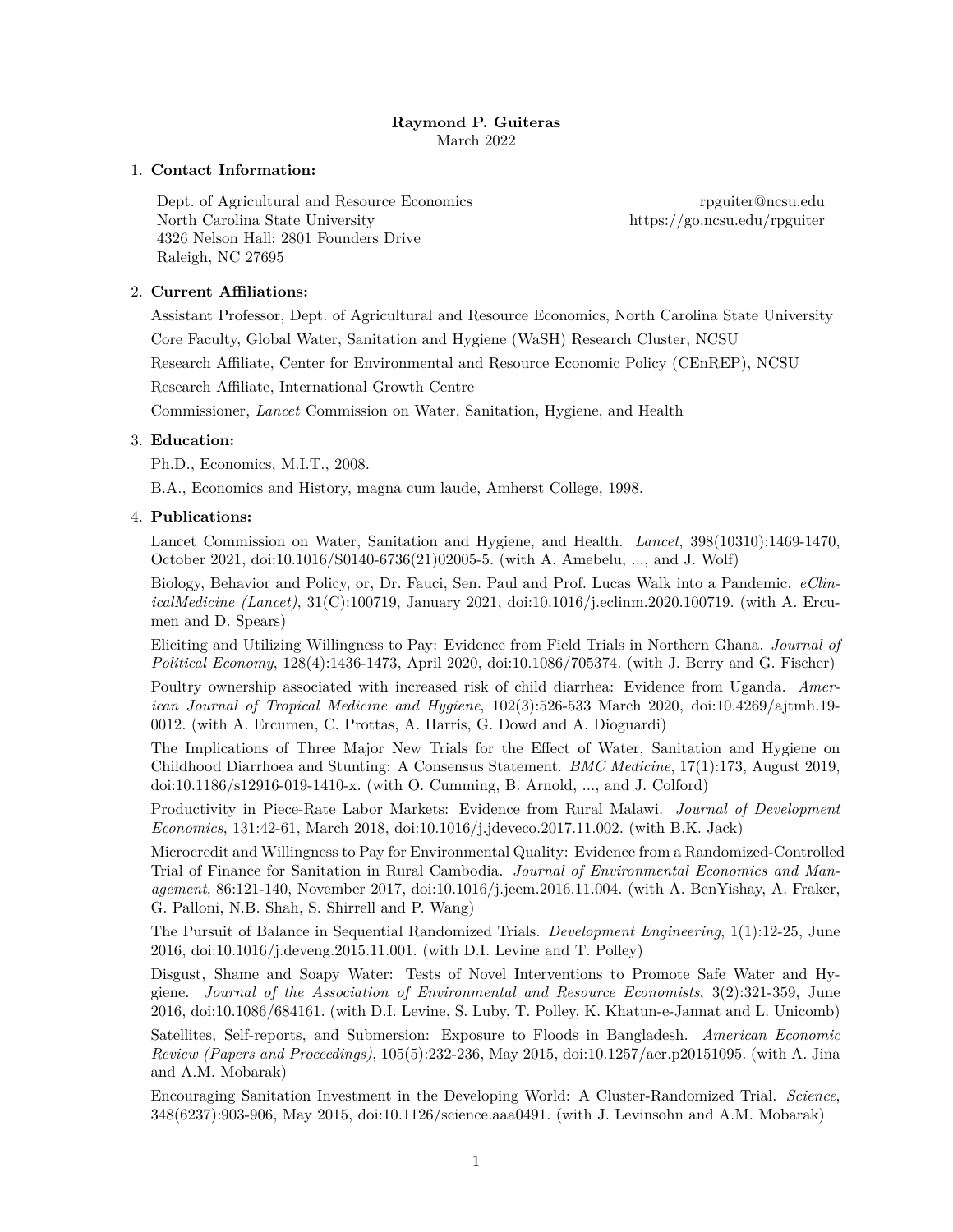### 5. **Working Papers:**

statacons[: An SCons-based build tool for Stata. CENReP Working Paper 22-001,](https://go.ncsu.edu/cenrep-wp-22-001) January 2022, under review at *The Stata Journal*. (with A. Kim, B. Quistorff and C. Shumway)

[Social and Financial Incentives for Overcoming a Collective Action Problem. NBER Working Paper](http://www.nber.org/papers/w29294) [29294,](http://www.nber.org/papers/w29294) September 2021, revise and resubmit, *Journal of Development Economics*. (with M. Mehrab Bakhtiar, J. Levinsohn and A.M. Mobarak)

[Demand Estimation with Strategic Complementarities: Sanitation in Bangladesh.](http://go.ncsu.edu/rpguiter.sanitation-structural) [BREAD Working](http://go.ncsu.edu/rpguiter.bgd-san-struc.pdf) [Paper 553,](http://go.ncsu.edu/rpguiter.bgd-san-struc.pdf) January 2019. (with J. Levinsohn and A.M. Mobarak)

[Does Development Aid Undermine Political Accountability? Leader and Constituent Responses to a](http://go.ncsu.edu/rpguiter-sanit-polit-econ) [Large-Scale Intervention.](http://go.ncsu.edu/rpguiter-sanit-polit-econ) [BREAD Working Paper 489,](http://ibread.org/bread/working/489) August 2016. (with A.M. Mobarak).

[Credit Constraints, Discounting and Investment in Health: Evidence from Micropayments for Clean](http://go.ncsu.edu/rpguiter.dhaka-water-wtp) [Water in Dhaka.](http://go.ncsu.edu/rpguiter.dhaka-water-wtp) February 2016. (with D.I. Levine, T. Polley and B. Quistorff)

[Routine Disasters: Floods, Human Capital and Adaptation in Bangladesh.](mailto:rpguiter@ncsu.edu?subject=Current%20draft%20of%20Bangladesh%20floods%20paper&cc=amirjina@uchicago.edu&cc=ahmed.mobarak@yale.edu) April 2015. (with A. Jina and A.M. Mobarak)

#### 6. **Research in Progress:**

Structural Estimation and Meta-Analysis: An Application to Sanitation. (with S. Gautam, M. Gechter and A.M. Mobarak)

Willingness to Pay to Avoid Arsenic Contamination in Rural Bangladesh. (with S. Chowdhury, G. Dowd and K. Zimmerman)

Arsenic Contamination and Cognitive Ability in Rural Bangladesh. (with S. Chowdhury, A. Hamoudi, M. Sheridan and K. Zimmerman)

#### 7. **Teaching:**

[Environmental Economics in Developing Countries \(undergraduate / MA, NCSU\),](https://sites.google.com/view/rpguiter/teaching#h.xi82da591t2o) 2019-2022

[Empirical Development Microeconomics \(Ph.D., NCSU\),](https://sites.google.com/view/rpguiter/teaching#h.al043ezhymu9) 2017-2022

Empirical Microeconomics (Ph.D., UMD), 2008-2011, 2014

Theory of Development Economics (undergraduate, UMD), 2009-2011, 2014-2015

Program Evaluation (MA, Jackson Institute, Yale), 2013

Randomized Evaluation of Social Programs (Jameel Poverty Action Lab Executive Education Course), Teaching Assistant (2006, 2007), Head Teaching Assistant (2008), Instructor (2011)

Development Macroeconomics (Ph.D., MIT and Harvard), Teaching Assistant, 2007-2008

Microeconometrics (Ph.D., MIT), Teaching Assistant, 2006

Econometrics I (Ph.D., MIT ), Teaching Assistant, 2006. Awarded Grad TA of the Year.

Probability and Statistics (undergraduate, MIT), Instructor, 2005

### 8. **Advising (with first placement):**

John Westall, Ph.D., NCSU, 2021 (Michigan State EPIC) Nino Abashidze, Ph.D., NCSU, 2019 (Georgia Tech) Brian Quistorff, Ph.D., U. of Maryland, 2016 (Microsoft Research) Aaron Szott, Ph.D., U. of Maryland, 2014 (World Bank) Maria Prada, Ph.D., U. of Maryland, 2014 (IADB) Amy Knaup, Ph.D., U. of Maryland, 2012 Ermal Hitaj, Ph.D., U. of Maryland, 2011 (World Bank) Diether Beuermann, Ph.D., U. of Maryland, 2011 (IADB) Abby Alpert, Ph.D., U. of Maryland, 2011 (RAND)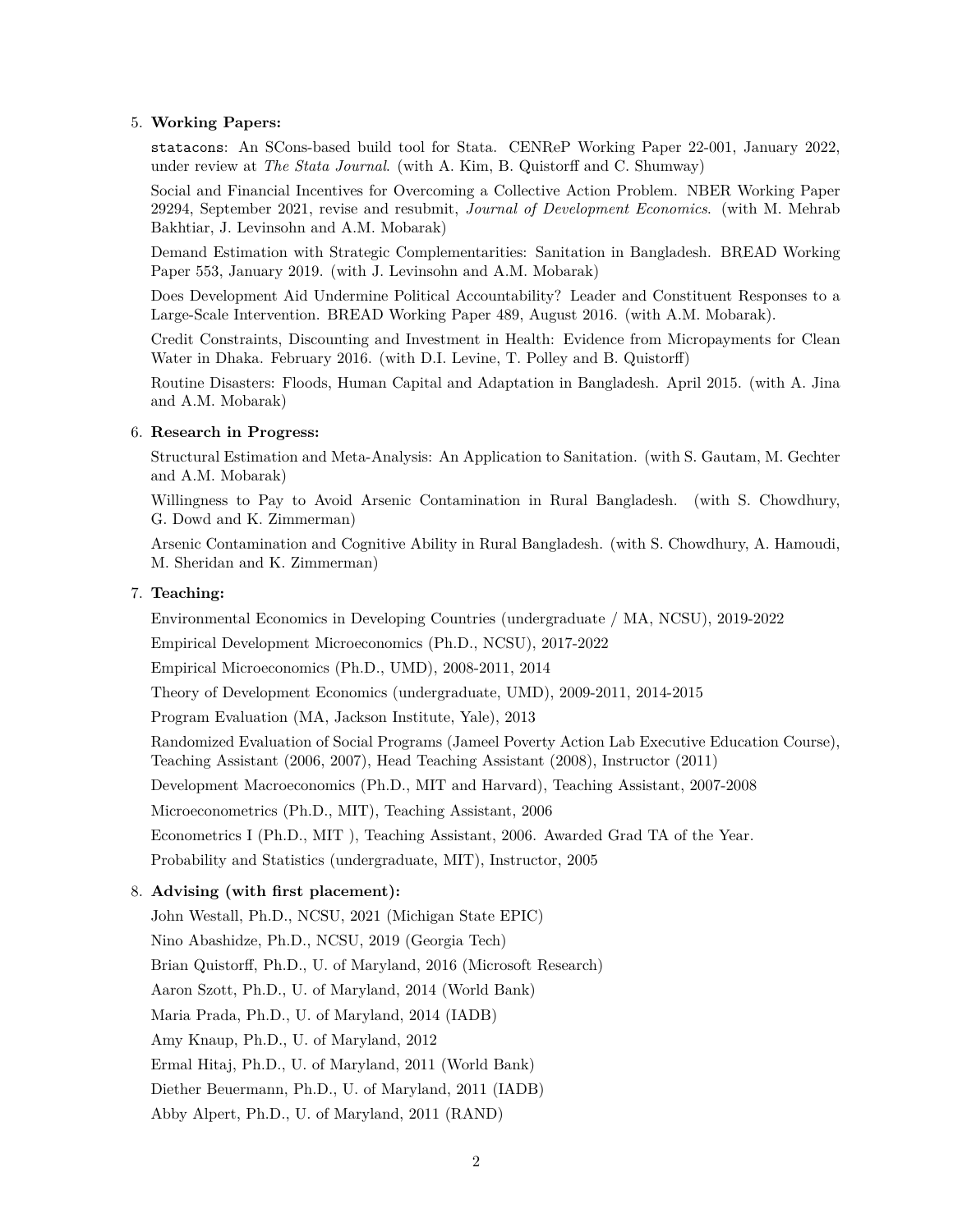Juan-Diego Bonilla, Ph.D., U. of Maryland, 2011 (U. Sao Paolo)

Alessandro Orfei, Ph.D., U. of Maryland, 2012 (World Bank)

Ariel BenYishay, Ph.D., U. of Maryland, 2009 (U. of New South Wales)

### 9. **Fellowships and Grants** (PI or co-PI unless otherwise noted)

JPAL-KCAI, Increasing Climate Resilience and Reducing Climate Impacts of Rice Cultivation in the Philippines, 2021: \$8,090

NSF Planning Grant: Engineering Research Center on Sanitation and Water Infrastructure of the Future for Marginalized Communities (SWIFt-MC), 2019: \$99,999 (Senior Participating Investigator)

Duke Sanford School of Public Policy, Institutions for Well Maintenance in Rural Uganda, 2018: \$13,000

Institute for the Study of Labor (IZA), Arsenic Contamination and Cognitive Ability, 2015:  $\epsilon$ 50,000

International Growth Centre (IGC), Bolstering Demand for Improved Sanitation when Adoption Decisions Across Households are Inter-linked, 2015, £20,000.

Institute for the Study of Labor (IZA), Labor Supply and Productivity in Times of Environmental Shocks: The Case of Arsenic Contamination in Bangladesh, 2014:  $\epsilon$ 470,000

Bill & Melinda Gates Foundation. Demand for and Marketing of Water Treatment in Dhaka, Bangladesh, 2010, \$250,000.

International Growth Centre. Contracts and Market Design for Land-Based Carbon Offsets. December 2010, £57,124.

Bill & Melinda Gates Foundation. Adoption of Sanitary Practices and Technologies in Bangladesh. October 2010, \$1,618,047.

International Labor Organization. Barriers to and Impacts of Health Microinsurance: Evidence from a Randomized Trial in Northern Ghana. April 2010, \$110,000.

Dean's Research Initiative, College of Behavioral and Social Sciences, University of Maryland. Impacts of Climate Change on Low-Lying and Flood-Prone Areas: The Case of Bangladesh, March 2010, \$19,617.

Maryland Population Research Center Seed Grant Program. Clean Water, Health and the Market Mechanism: How Effective is the Market at Allocating Health Goods? December 2009, \$15,000.

International Growth Centre, Impacts of Climate Change on Low-Lying and Flood-Prone Areas: The Case of Bangladesh, September 2009, £17,859

International Growth Centre, Household Clean Water Technology in Northern Ghana: Valuation, Use and Impact, September 2009, £24,055

George and Obie Schultz Fund Grant, 2005 & 2006

Martin Fellowship for Sustainability, M.I.T. Laboratory for Energy and the Environment, 2005–2006

National Science Foundation Graduate Research Fellowship, 2003–2005, 2007–2008

#### 10. **Professional Service:**

Referee (alphabetical): *American Economic Journal: Applied Economics; American Economic Journal: Economic Policy; American Economic Review; American Journal of Agricultural Economics; Climatic Change Letters; Development Engineering; Economic Development and Cultural Change; Economics of Disasters and Climate Change; Environment and Development Economics; Environmental and Resource Economics; Journal of African Economies; Journal of Development Economics; Journal of Development Studies; Journal of the European Economic Association; Journal of Economic Behavior and Organization; Journal of Environmental Economics and Management; Journal of Human Resources; Journal of Political Economy; Journal of Public Economics; Journal of the Association of Environmental and Resource Economists; National Science Foundation; Nature; Proceedings of the National Academy of Sciences; Quarterly Journal of Economics; Review of Economics and Statistics; Review of Economic Studies; Science; Science of the Total Environment; U.S. Agency for International Development; World Bank Economic Review; World Development*